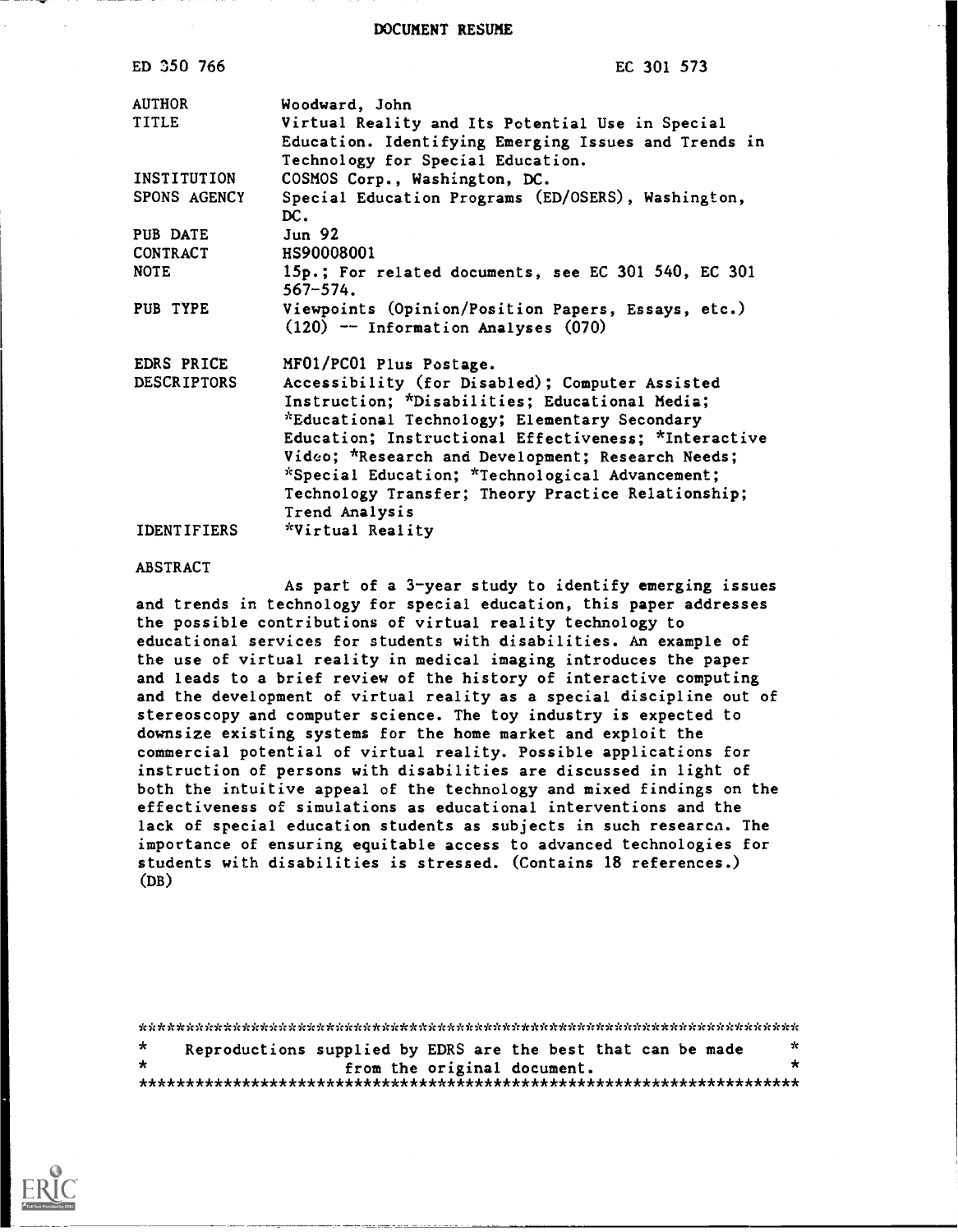



TO THE EDUCATION RESOURCES INFORMATION CENTER (ERIC)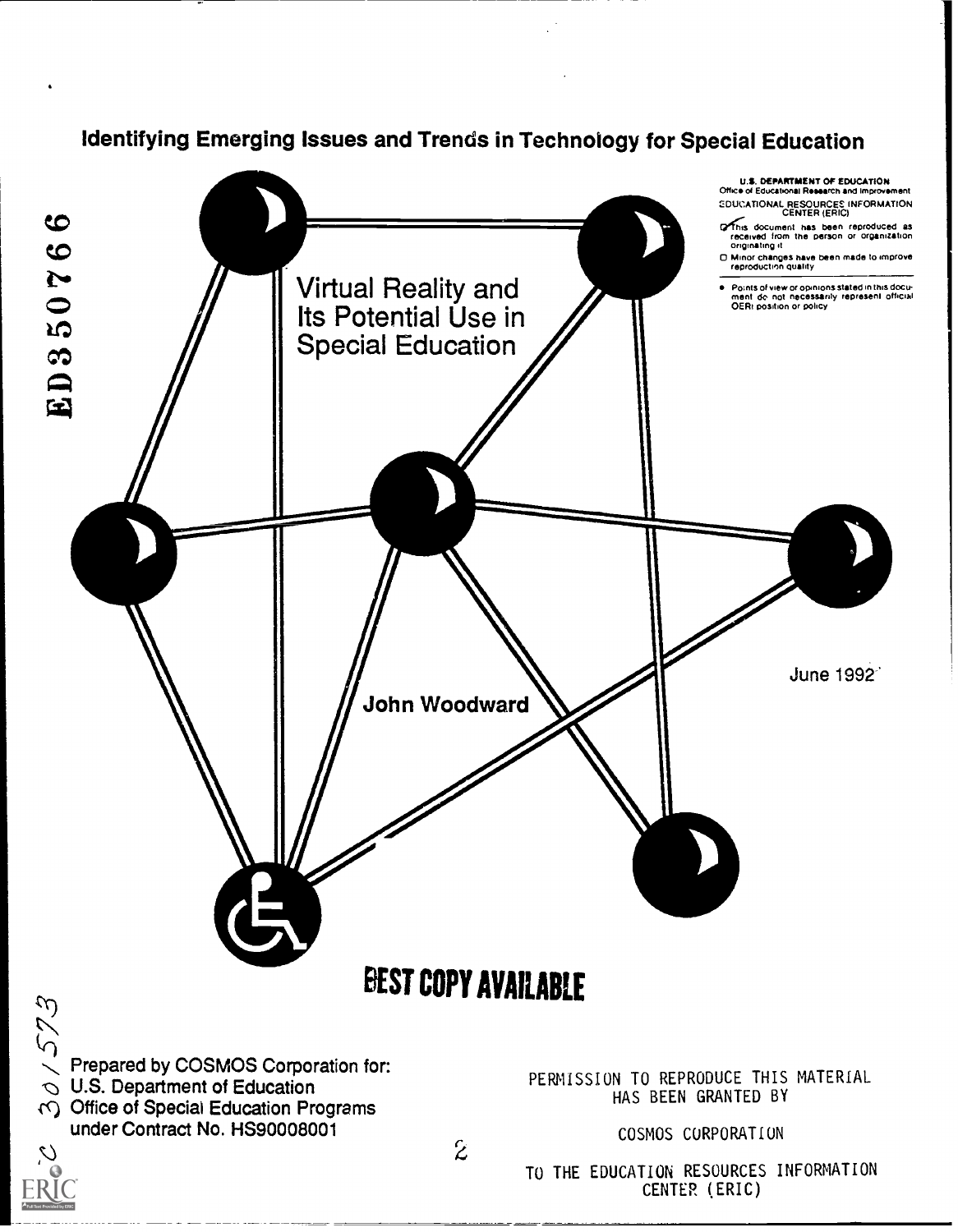# **PREFACE**

COSMOS Corporation is conducting a study of the issues and trends affecting the role technology will have in the 21st century for individuals with disabilities. This three-year study is funded by the U.S. Department of Education, Office of Special Education Programs (OSEP), under Contract No. HS90008001.

COSMOS Corporation was founded in 1980, and is located in Washington, D. S. Since its inception, the firm has conducted a wide range of applied social science projects for public and private organizations and foundations. COSMOS's specialties include: conduct of case studies; identification and validation of exemplary practices; evaluation of education, job training, and human services programs; provision of technical assistance to state and community agencies; and strategic planning for public agencies and public firms.

Project participants include expert panels, project fellows, an advisory board, a consortia of practitioners, and project staff. These experts in the fields of technology and special education have come together to examine the issues and trends in these two fields, and how they impact the use of technology for special education in the 21st century. Three expert panels have started examining these issues: one with a focus on technology outside the field of education, one on special education instruction, and one on evolving service delivery systems in special education. Over the three year period their research will be synthesized and become the basis for predictions about the future.

This document is one of the papers commissioned in the first year. The purpose of the paper is to present information on one or more issues as part of the expert panel discussions. It is being shared with people inside and outside of the project to stimulate discussion on the impact of technology in the early 21st century. Readers are welcome to comment on these findings and contact COSMOS Corporation for further information.

![](_page_2_Picture_5.jpeg)

 $\mathcal{L}$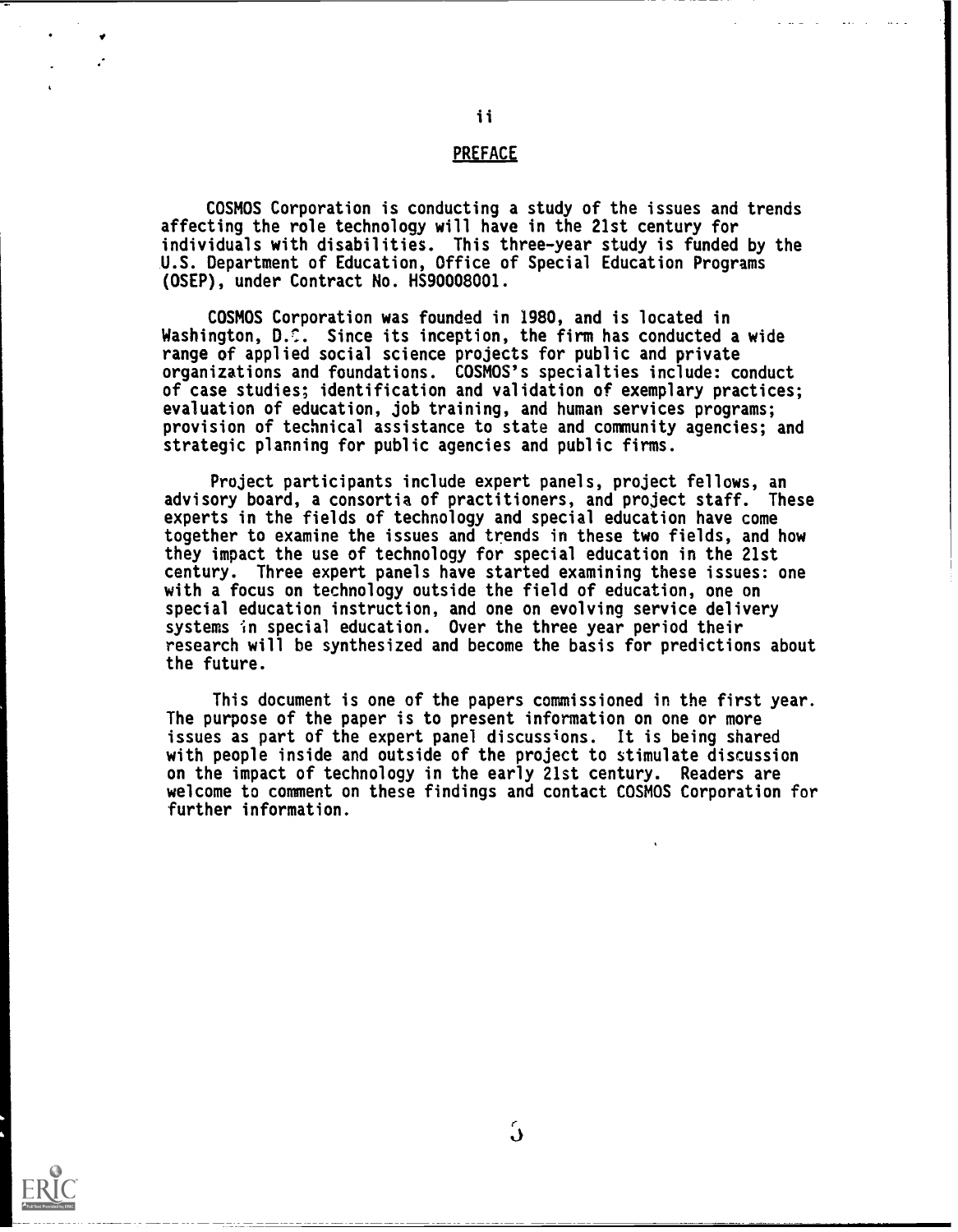# iii

 $\bar{z}$ 

# **CONTENTS**

| "A HUMAN BEING SEES 155 DEGREES VERTICALLY AND 185 DEGREES<br>HORIZONTALLY: A MOVIE SCREEN FILLS ONLY A SMALL PORTION |  |
|-----------------------------------------------------------------------------------------------------------------------|--|
|                                                                                                                       |  |
| The Commercial Potential of Virtual Reality  3                                                                        |  |
|                                                                                                                       |  |

![](_page_3_Picture_3.jpeg)

 $\cdot$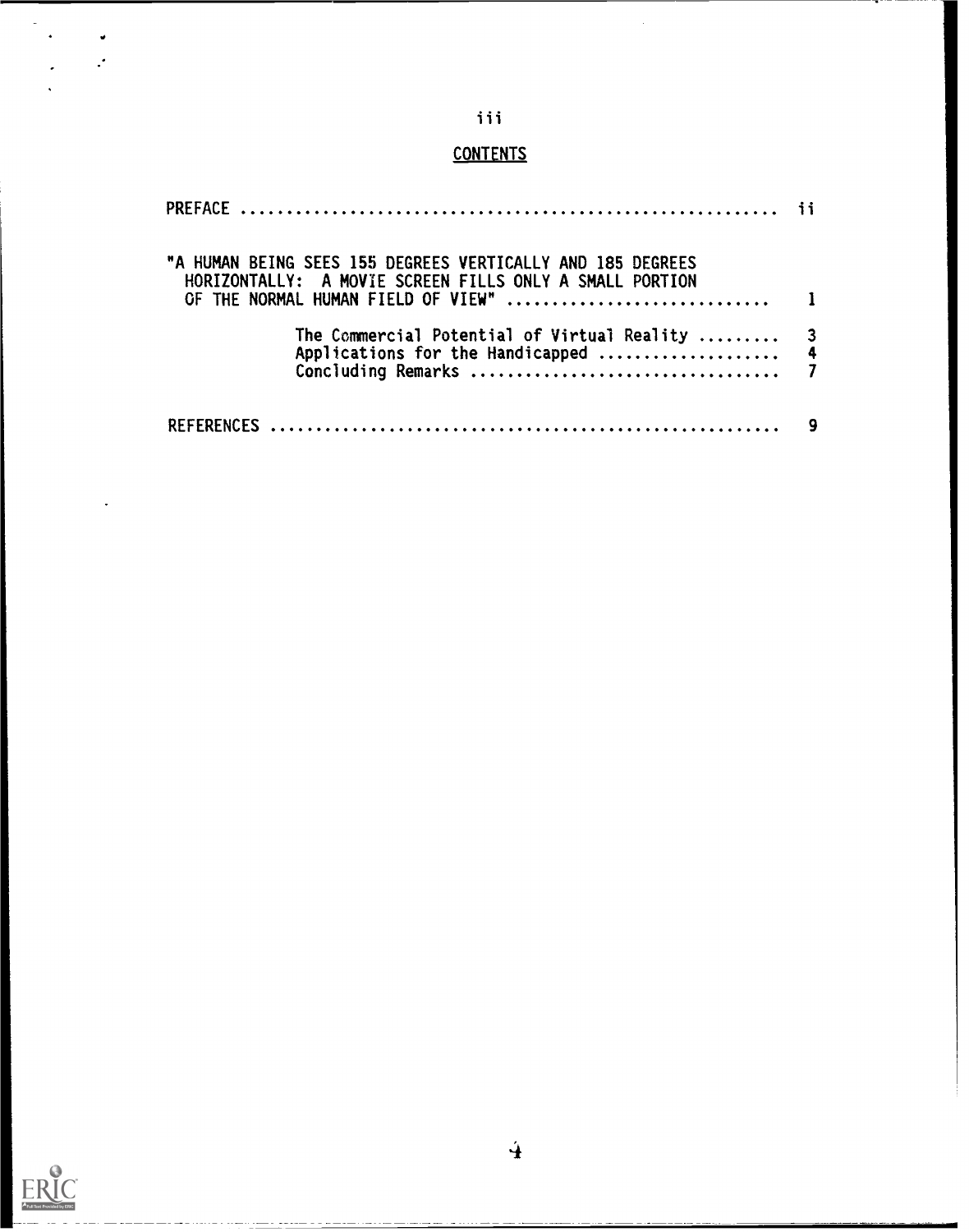# "A HUMAN BEING SEES 155 DEGREES VERTICALLY AND 185 DEGREES HORIZONTALLY: A MOVIE SCREEN FILLS ONLY A SMALL PORTION OF THE NORMAL HUMAN FIELD OF VIEW."

1

Rheingold, 1991

Virtual reality seems like the stuff of science fiction. For the novitiate, it is eerie, disorienting, and somewhat unbelievable. Yet prototypic systems for commercial use are now well under way in many countries around the world. American researchers already are creating visual simulations or "cyberspaces" where architects and commercial real estate developers, for example, can stroll through buildings before they are even constructed. Others are "docking molecules" in an artificial reality that replicates the measures chemists use to describe molecular behavior--bonding, the attraction and repulsion of neighboring atoms, and the electromagnetic forces. Japanese scientists, often backed by the largest electronic companies in the  $\sim$ country, are in the initial phases of developing communication systems for the next century, ones that would include a teleconferencing environment where individuals could have a virtual presence in meetings even though they could be physically anywhere in the world. And naturally, video game developers all over the planet are devising ways to apply virtual reality technology to games that enable players to see, touch, and shoot lifelike objects in their living rooms.

While some of these activities may seem utterly fantastic (or trivial), Rheingold's (1991) description of the coordinated effort at the University of North Carolina to build medical imaging tools is a compelling look at virtual reality's potential to save human life.

> When I passed through the computer graphics laboratory again, after the HMO [head mount display] demos, I saw a fleeting image on a screen on the other side of the room that looked like something from a slasher movie, like somebody had peeled the flesh off a quadrant of a human skull. I moved closer for a look. Marc Levoy was demonstrating the medical imaging technique known as "volumetric rendering." A closer examination of

![](_page_4_Picture_5.jpeg)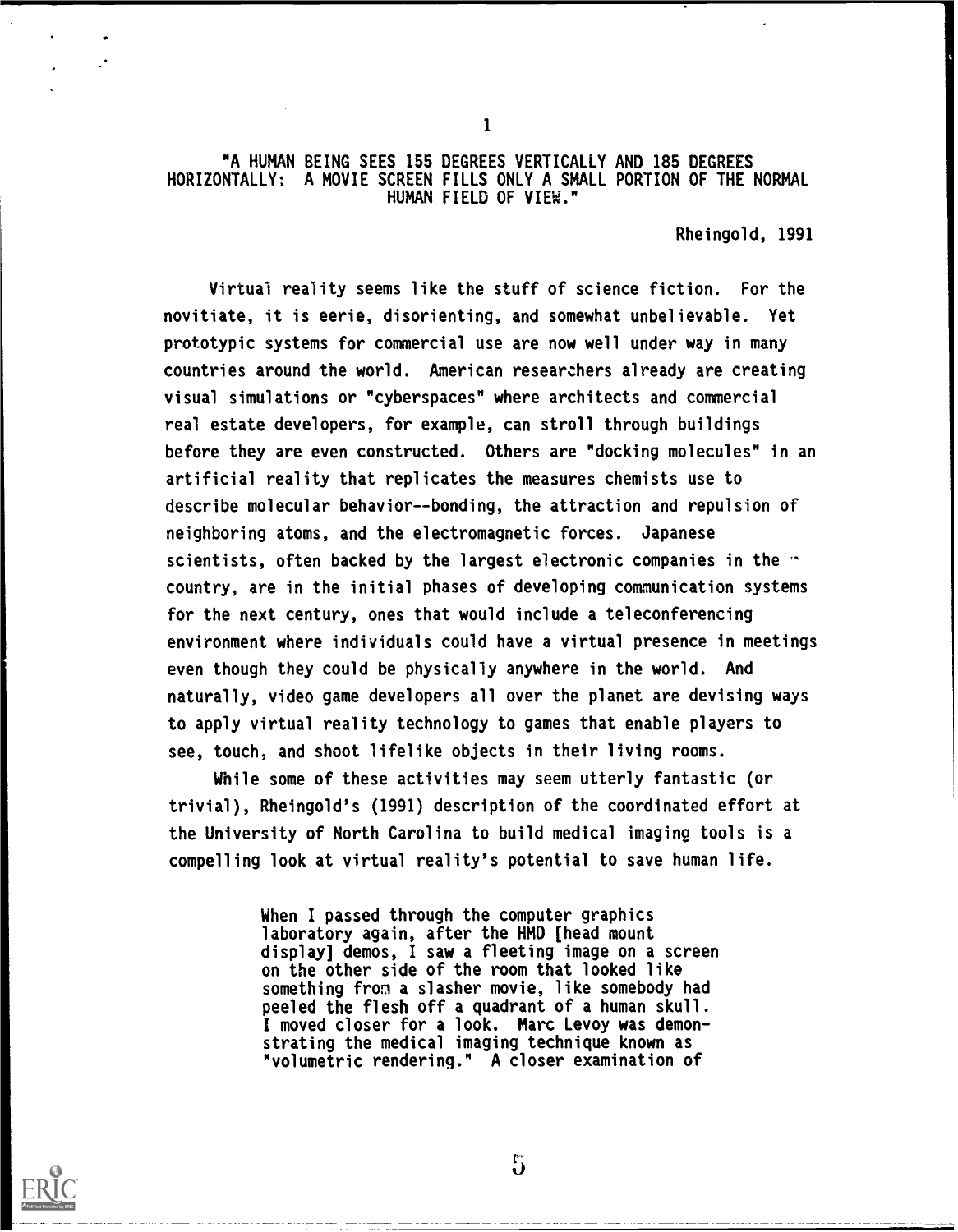the color image on the display screen revealed the different layers of soft and hard tissues in the skull, portrayed in different degrees of transparency. Levoy tapped a command on the keyboard, and layers of cartilage or bony casings appeared or disappeared, grew opaque or transparent. The focus of effort here was not displaying full 3-0, but in solving the "visualization" problem inherent in trying to look through one kind of material at another kind of material: what colors, shadow textures, levels of transparency work best at rendering anatomical structures visible? (p. 31).

With 3D medical imaging, virtual reality does more than stimulate the imagination. It renders an a much more detailed picture of the body, showing doctors where they might make incisions or insert probes. By accentuating our vision, virtual reality augments what some believe are uniquely human abilities--to recognize patterns and make evaluations. Frederick Brooks (in Rheingold, 1991), for example, sees technologies like virtual reality as the next step beyond artificial intelligence. Rather than replacing or simulating intelligence, virtual reality amplifies it.

Virtual reality has evolved from two key areas of research and development: early attempts to extend the look and feel of movies, which reached its most popular expression in Cinerama, and significant developments over the last two decades in computer interfaces. Advanced efforts at special effects in movies were hampered by a lack of investment capital and the weak effects of the early technologies (e.g., 3D glasses for sci-fi films). Stereo cameras working in conjunction with head mounted devices which rendered a greater sense of interaction also had a brief research life in the late 1950's (Fisher and Tazelaar, 1990).

Developments in the computer arena have been much more profound, particularly when one considers how much of an impact the virtual reality perspective has had to date. When various prototypic interface components (e.g., mice, windows, desktop metaphors) were finally combined at Xerox PARC in the early 1970's into one working system, the notion of exploring cr feeling our way around a computer achieved a

![](_page_5_Picture_4.jpeg)

2

 $6 \overline{)}$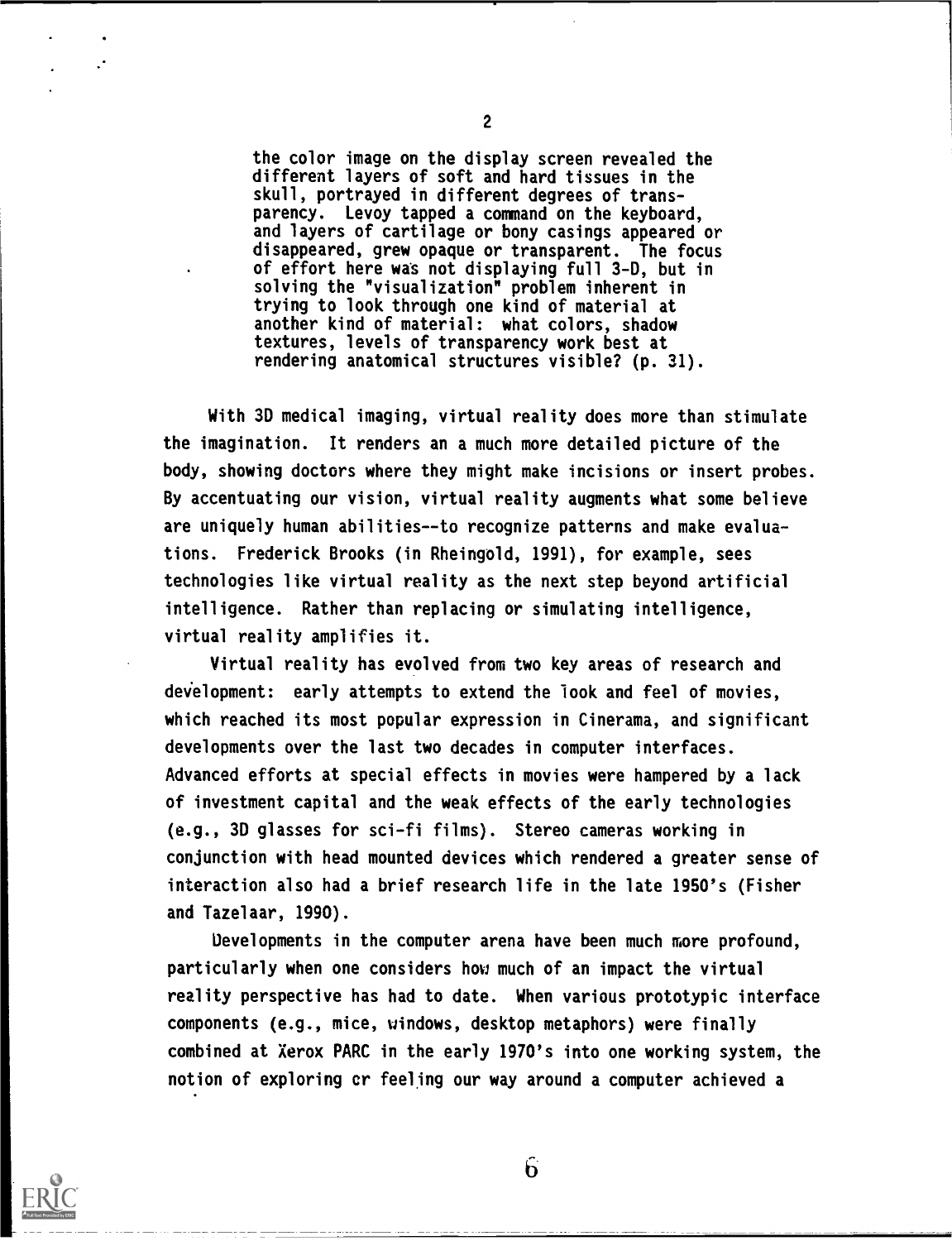certain level of reality. Within ten years of the Altair--computer for the masses advertised in popular science magazines which used switches for input devices and a row of lights for output--the Macintosh was a commercial product. Although we now take this kind of computer system for granted, the Macintosh interface allowed a wide range of users to navigate through a complex system somewhat intuitively. Taking today's graphic user interface to its logical next step, Rheingold (1991) observes, "The creation of the tools for interacting with computer graphics was also the beginning of the journey toward three-dimensional graphics and reality engines. If the ten-year rule of thumb holds true, personal computer enthusiasts by the millions a decade from now will be interacting directly with virtual worlds through their desktop reality engines" (p. 87).

Over the last decade and a half, virtual reality as a special discipline has emerged from stereoscopy and computer science. Current systems augment vision through various head mounting devices and goggles. Our auditory systems can be coupled to these devices, creating an increased sense of perspective. Finally, our tactile systems are extended through data gloves and body suits. New interfaces are likely to appear in the future which will further decrease the distance between the user and the simulated reality "out there." Eye tracking devices and "media rooms" (which are responsive to the humans who use them) are but a few of the alternative virtual reality interfaces.

# The Commercial Potential of Virtual Reality

 $\cdot$  The projected potential for virtual reality systems within this decade has been estimated to be approximately \$500 million. To a large extent, this will be driven by the toy industry, which will down-size existing systems for the home market. "The sheer size, financial clout, and economics of scale that the toy industry brings to the VR [virtual reality] game are a wild card in the future evolution of the VR industry. If the glove improves in accuracy and drops in price, if toy versions of full-body input suits become available in conjunction

![](_page_6_Picture_4.jpeg)

3

 $\dddot{\tilde{i}}$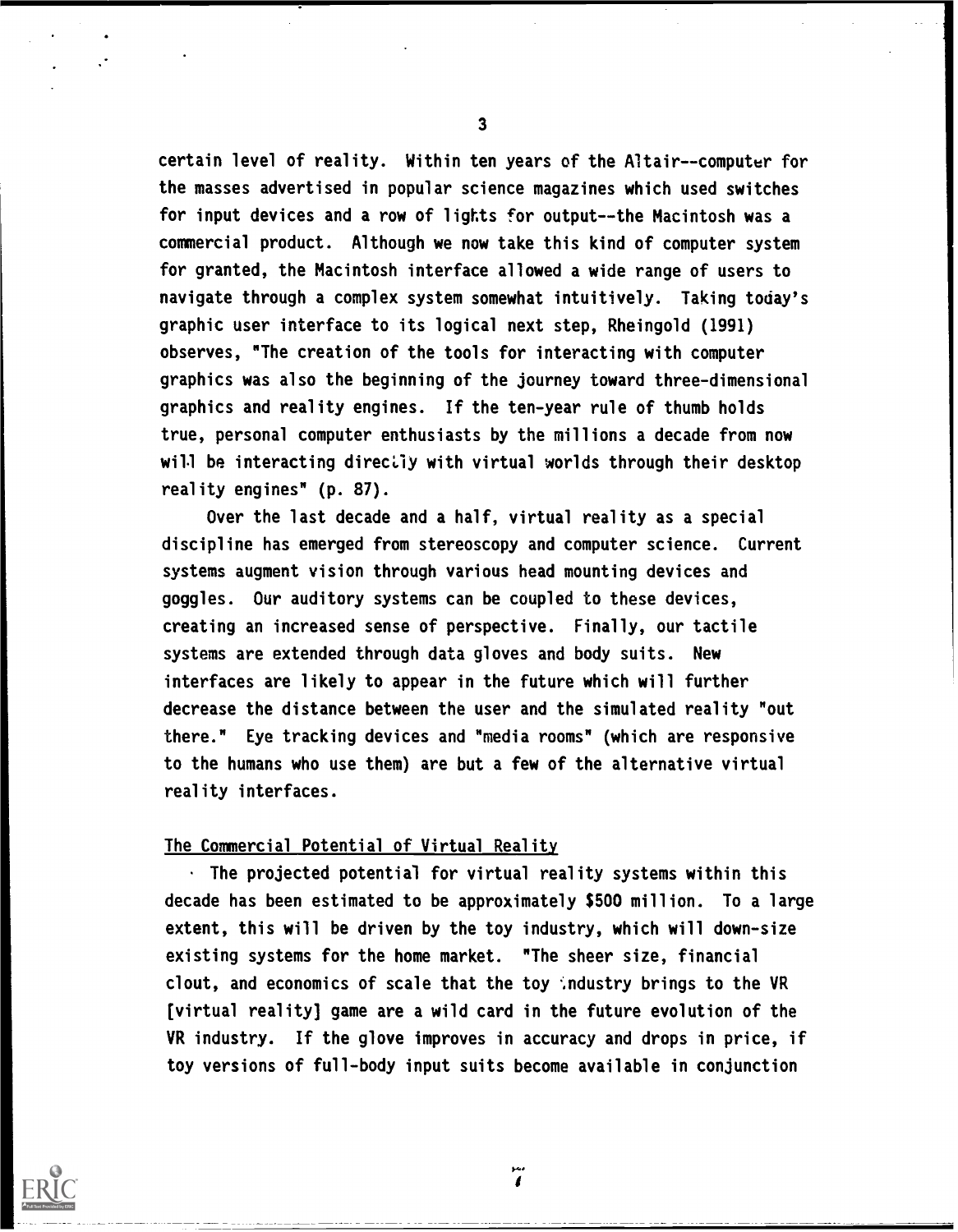with toy 3D glasses, then the huge potential revenues could drive further research and development" (Rheingold, 1991, p. 164). Thus, the economies of scale brought about by this industry could lead to powerful, cost effective 3D chips for the virtual reality home or school systems of the future.

Even the prices of today's low-end virtual reality systems are approaching the affordable range for educational research and development. Using Intel's newest i860 chip on special video boards, an Amiga 500 computer, and an inexpensive data glove or trackball could bring the cost of a system down below \$20,000. If one extrapolates from the pricing patterns of past technologies (e.g., CDs, personal computers, videodiscs), home systems could cost \$500 or less by the end of the decade.

Further costs associated with applications outside of the engineering and scientific world will decline due to the growing libraries of images, scenes, and environments. Reworking this information into new formats will probably be less expensive than the costs incurred in designing instructional programs which accompany virtual reality systems. In other words, it is one thing to present a richly textured world for immersion and exploration, it is entirely another matter for educators to properly structure this kind of a setting for profitable learning. The issue of instructional design for virtual reality systems will be discussed further in the next section.

### Applications for the Handicapped

The use of virtual reality systems for special education would seem to be limitless given the persistent need to augment or increase learning activities for handicapped individuals. Tha technology is seductive as a platform for idyllic visions what life could be like for handicapped persons in the future. However, the extent to which virtual reality can inprove learning, for example, will depend on a number of Factors; particularly the degree to which such systems are grounded in empirically supported methods of instruction. It is therefore essential to view current arguments for the virtual reality

![](_page_7_Picture_5.jpeg)

4

 $\mathbf{s}$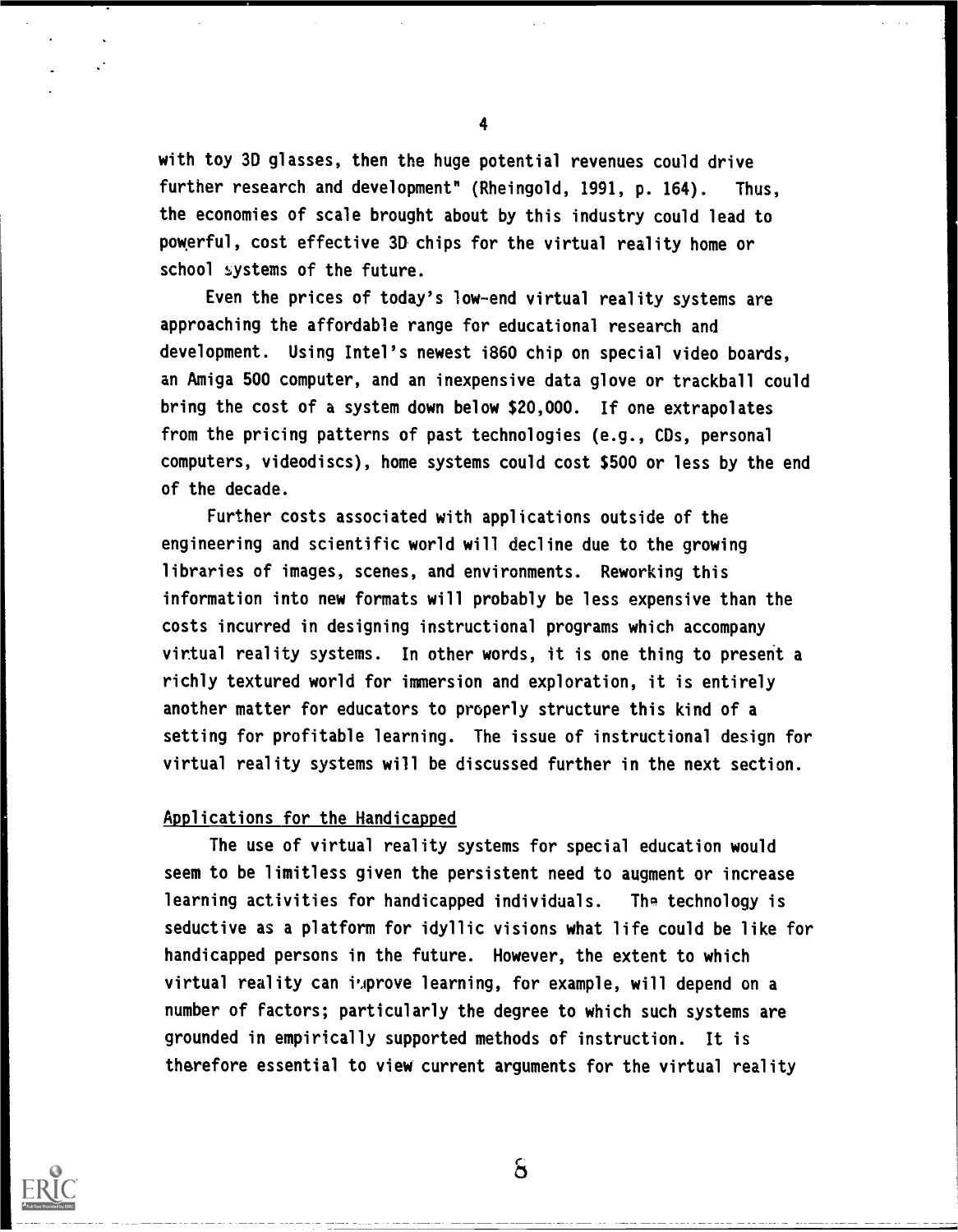in light of past attempts in education to make learning more interactive and intuitive. Research into computer rich learning environments (and pre-computer era simulation games) is instructive on this point.

For example, sophisticated computer programs such as simulations, microworlds, and LOGO have long purported to be stimulating alternatives to routine instructional activities (Clements, 1990; Feurzeig, Horwitz, and Nickerson, 1981; Roberts, 1984). Simulations, for example, provide complex environments for problem solving. Ostensibly they demand a kind of higher order thinking that is non-algorithmic (i.e., paths or alternate means of working problems are not fully specified in advance), and multiple solutions are often acceptable. Simulations are one way for students to integrate knowledge through active learning, a concept that is often attributed to Dewey's (1928) theory of education. By allowing the application of declarative knowledge in an expanded number of contexts, simulations mitigate the tendency for facts and concepts to become stipulated or "inert" (Bransford, Sherwood, Vye, and Rieser, 1986). The benefits of this kind of higher order thinking for intellectual development are a consistent theme of the microcomputer revolution (Budoff, Thormann, and Gras, 1984; Ellis and Sabornie, 1986; Margalit, Weisel, and Shulman, 1987; Papert, 1980; Woodward, and Carnine, 1988).

Unfortunately, the research on simulations as educational interventions has been mixed, with relatively few studies conducted with special education students (Woodward, Carnine, and Gersten, 1988). Non-computer based simulations frequently have been no more effective than traditional methods. Furthermore, many students do not see the "big picture" in such experiences and instead, learn only a small part of what is simulated (e.g., a student learns a great deal about peasant life during the French Revolution by assuming the role of a peasant, Jut learns very little about the French Revolution itself).

The instructional hazards of simulations are just as likely to be true for virtual reality environments or microworlds (e.g., a science "lab" on magnets, an historical microworld of the Great Depression).

![](_page_8_Picture_4.jpeg)

5

 $\mathbf{S}$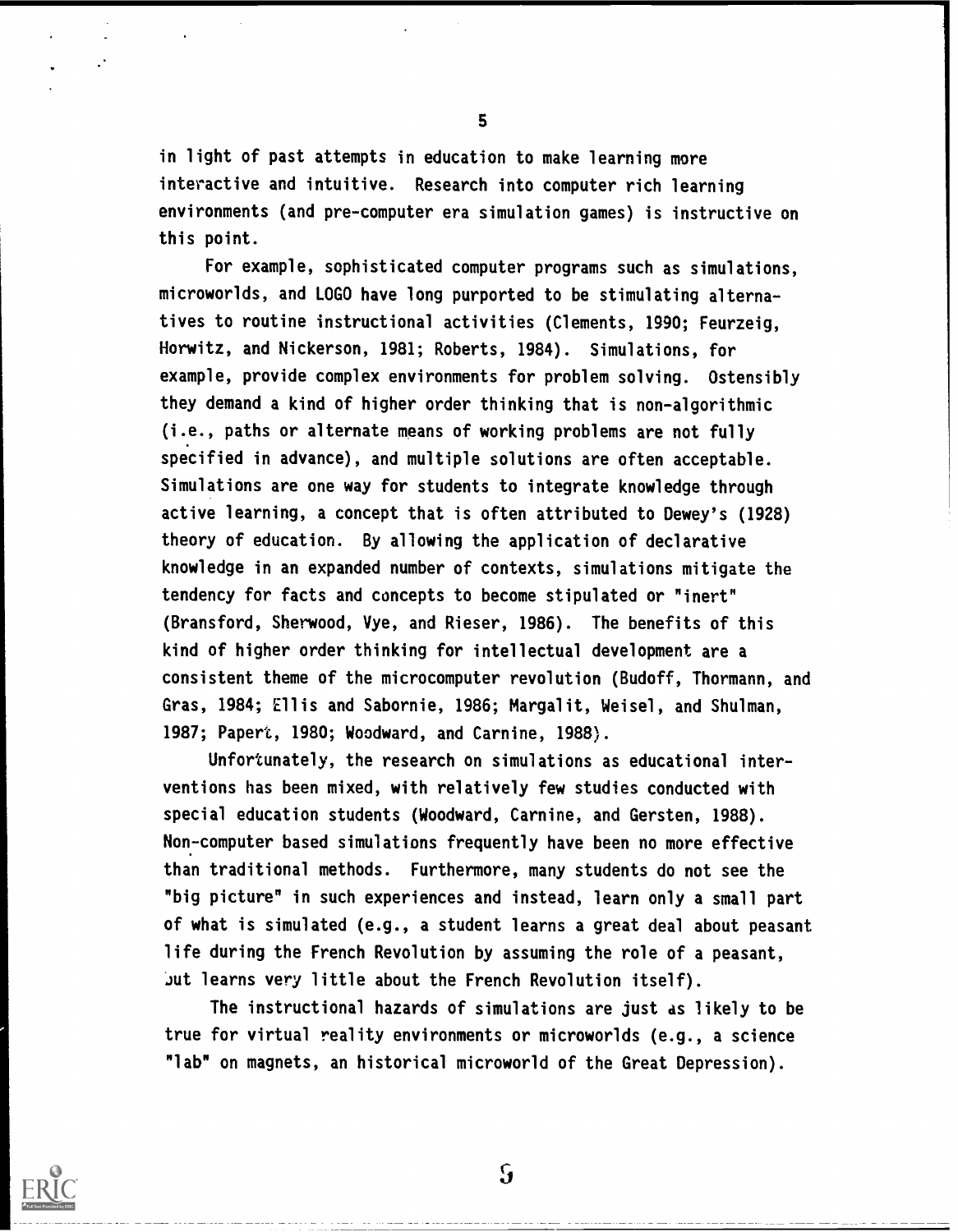Early simulation researchers (e.g. Fletcher, 1971; Bell, 1975; Orbach, 1977) recognized that unless simulations (or the surrounding instructional conditions) do a better job of directing the learner toward explicit, measurable outcomes--it is likely that the value of simulations as educational techniques will remain modest. Many students, particularly those in the mildly handicapped category, will probably not attend to the critical features of simulations when they are left to infer appropriate game strategies and hence, they will fail to understand the underlying model upon which the game or environment is based.

This is potentially true of highly appealing virtual reality systems. One of the early developers of these systems, Frederick Brooks, has expressed such concerns--"although the educational value of simulation is very high, because it is 'learning by doing,' many phenomena require firsthand experience in order to know the difference between theory and practice. He [Brooks] is also concerned that as VR [virtual reality] systems grow more realistic, their potential for being dangerously misleading also increases. No model can ever be as complex as the phenomena it models,  $\dots$ " (Rheingold, 1991, p. 44).

Other computer scientists express comparable reservations about the reputed benefits of "sensing behind" two dimensional representations of objects. James Foley (1987), writing in a special issue of Scientific American on advancements in computing, questions how much reality we need to understand something.

> Instinctively it would seem that a system inviting user interaction and presenting information in accessible formats would be much faster, more instructive and easier to learn than conventional interfaces. This kind of hunch is difficult to quantify. Would a materials engineer understand a stress analysis better if he could apply the stress with his own hand? Will molecular interactions become more obvious if their forces can literally be felt? And how "real" do artificial realities need to be to accomplish their purpose? (p. 135).

![](_page_9_Picture_4.jpeg)

6

10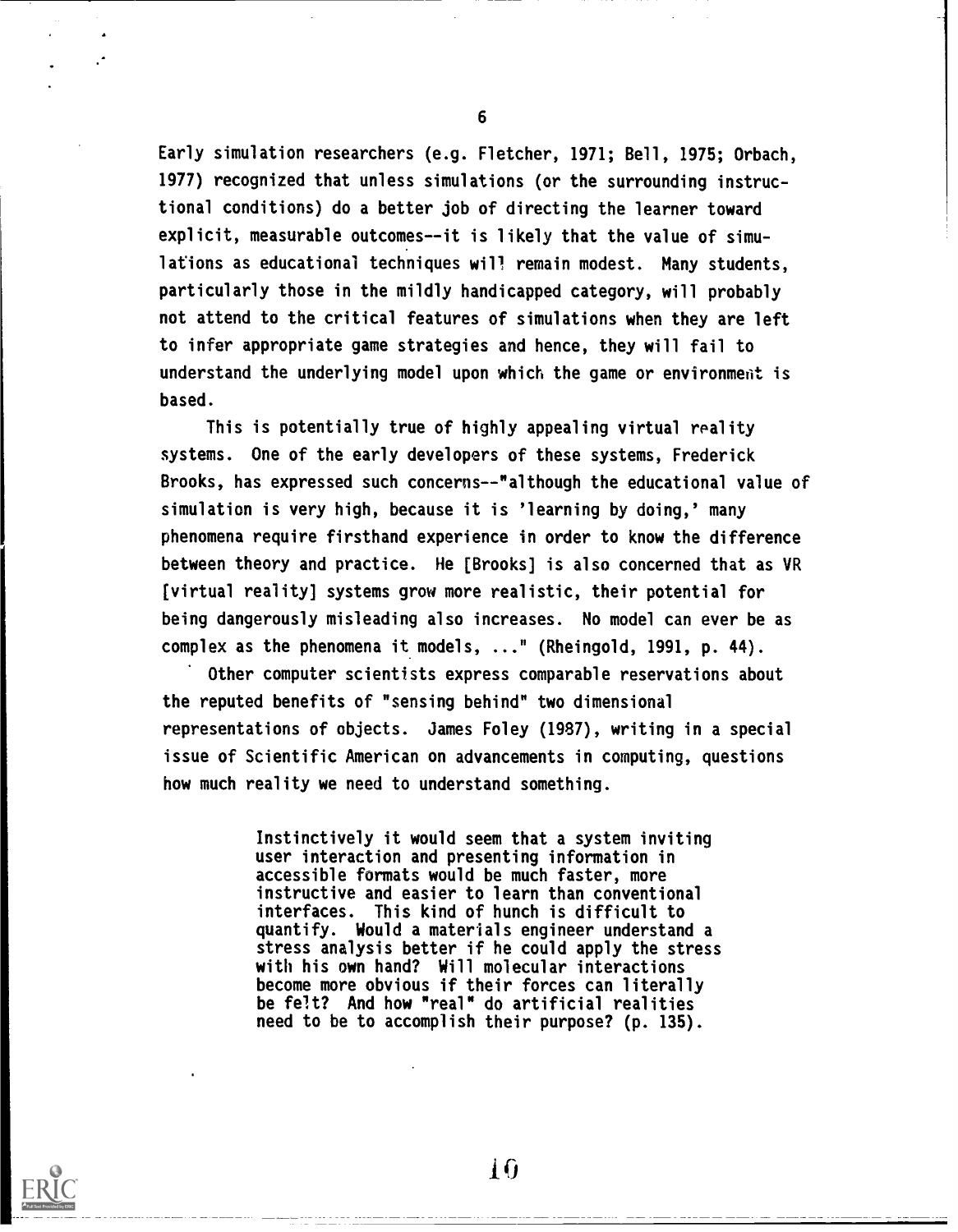These caveats are not meant to undercut virtual reality's potential value for education. If anything, they remind us of Hanley's (1984) concern that special educators look beyond their infatuation with the technology per se to rigorous evaluations of technology's effectiveness as a learning tool. It may be, for example, that virtual reality is best suited to only a limited set of knowledge representations (e.g., 30 graphs of data, representations of mechanical objects) and shows only marginally improved effects when used in microworlds. However, as with computer simulations, programming languages, and microworlds, these issues are best answered through experimental research rather than conjecture. Clearly, this is an important role for federal funding.

Perhaps the most intuitively appealing applications of virtual reality is with the severely retarded or physically impaired. Uses of data or body gloves have the potential to be extraordinary devices for biofeedback training and instruction. These virtual reality systems not only could enhance an individual's understanding of how something operates or is assembled (e.g., common tasks in sheltered workshops), but learning how to operate something as well. For those afflicted with cerebral palsy, body gloves could be coupled with elaborate training and feedback systems to refine body movement and control. Virtual reality systems may also play an important role in refining images for the visually impaired.

## Concluding Remarks

The striking rate of advancement in virtual reality research and development make it likely that broadly available systems will appear within the next five to ten years. As previously stated, low cost systems are already available for the special education researcher (although the technical expertise for assembling, operating, or integrating them may not be). The lingering question is much less one of quality or cost of the technology, but if and when it will appear in what we now conceptualize as public education.

![](_page_10_Picture_4.jpeg)

 $\mathbf{r}$  and  $\mathbf{r}$ 

 $11$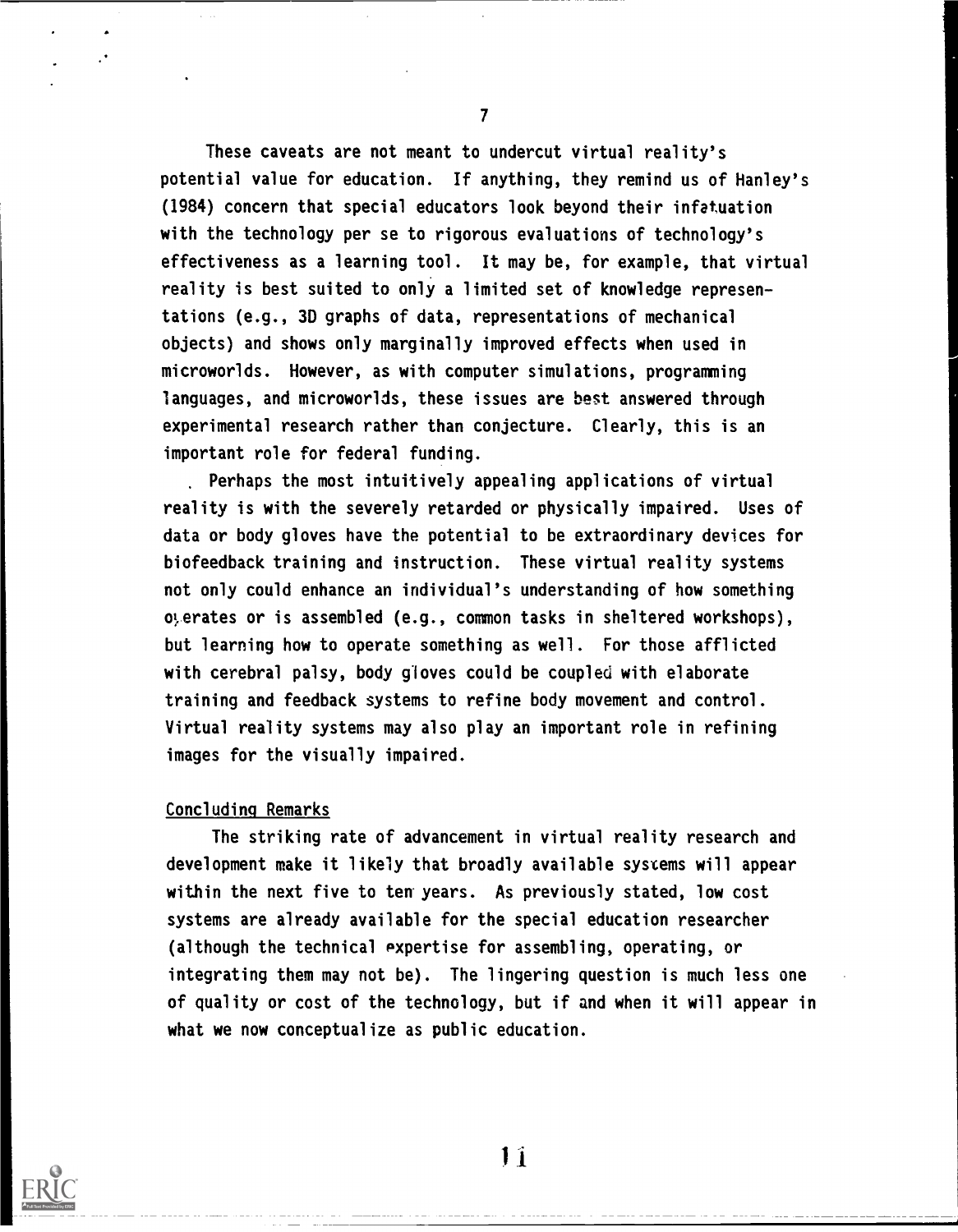Rheingold's (1991) book, Virtual Reality, generally presents a comprehensive picture of R and D efforts and future applications of the technology. Noticeably absent, however, is any mention of its use in conventional education. As with other technologies today, will the best systems for mass distribution appear only in middle class homes for the purposes of entertainment and as educational tools in a few wealthy suburban schools? Will the only use of data gloves, for example, be in specialized rehabilitation settings? The equitable access to advanced technologies, in addition to the incentive structures which will modify these tools for a unique population, are the central issues that special educators need to investigate as they create scenarios for technology use over the next 20 years.

![](_page_11_Picture_2.jpeg)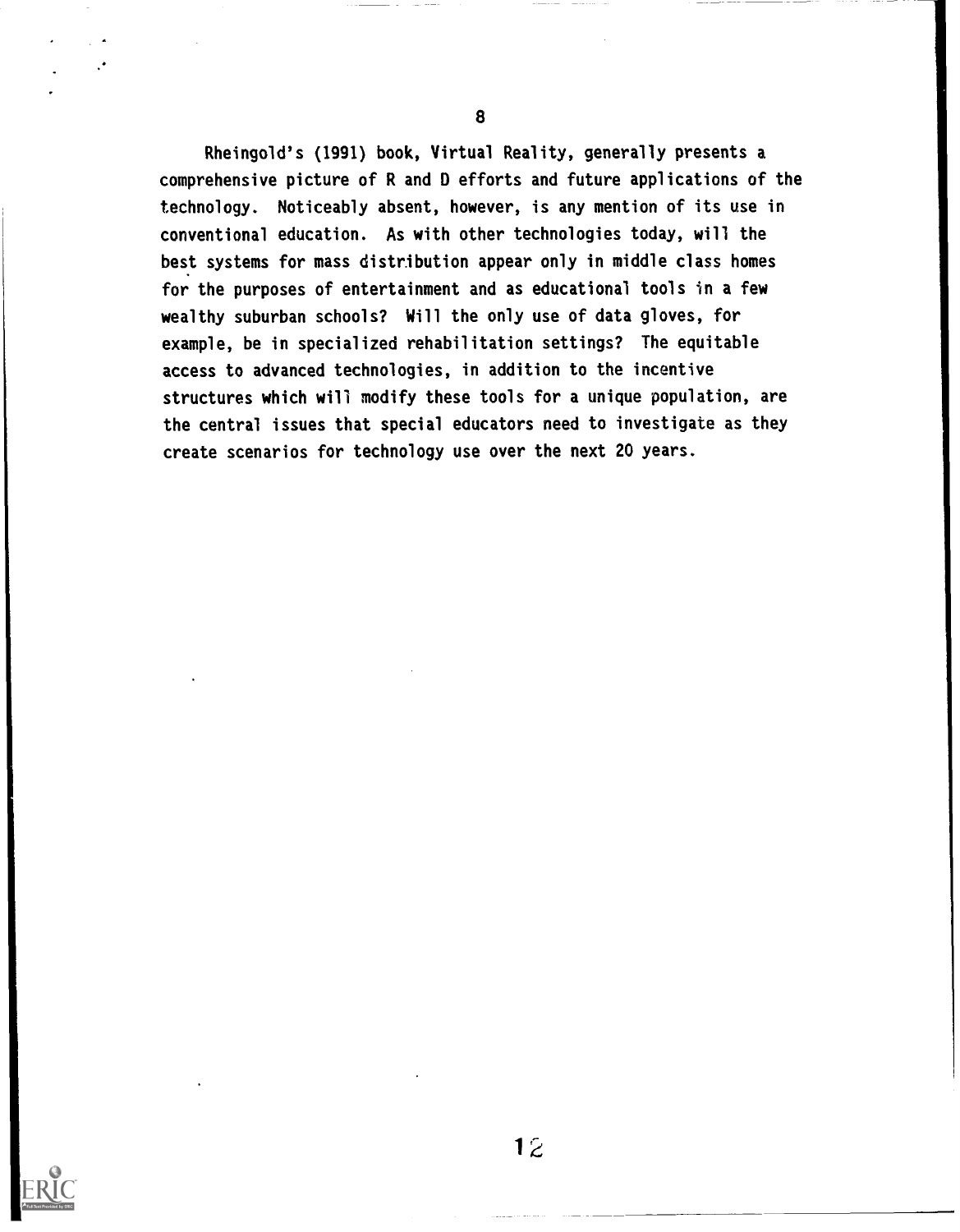#### **REFERENCES**

Bell, D., "Simulation games: Three Research Paradigms," Simulations and Games, 1975, 6:271-287.

Bransford, J., Sherwood, R., Vye, N., and Rieser, J., "Teaching Thinking and Problem Solving," American Psychologist, 1986, 41:(10) 1078-1089.

Budoff, M., Thormann, J., and Gras, A., "Microcomputers in Special Education: An Introduction to Instructional Applications," (Revised Edition), Brookline Books, Inc., Cambridge, Massachusetts, 1985.

Clements, D.H., "Metacomponential Development in a Logo Programming Environment," Journal of Educational Psychology, 1990, 82:(1)141-149.

Dewey, J., "Democracy and Education," MacMillan, New York, 1928.

Ellis, E., and Sabornie, E., "Effective Instruction With Microcomputers: Promises, Practices, and Preliminary Findings," Focus on Exceptional Children, 1986, 19:(4)1-16.

Feurzeig, W., Horwitz, P., and Nickerson, R., "Microcomputers in Education, (Report No. 4798)," Bolt, Beranek, and Newman, Cambridge, Massachusetts, 1981.

Fisher, S.S., and Tazelaar, J.M., "Living in a Virtual World," Byte, July, 1990.

Fletcher, J., "The Effectiveness of Simulation Games as Learning Environments," Simulation and Games, 1971, 2:425-554.

Foley, J.D., "Interfaces for Advanced Computing," Scientific American, 1987, 257:(4)126-135.

Hanley, T., "CAI in Special Education: Research Directions, Peabody Journal of Education," 1984, 62:(1)22-39.

Margalit, M., Weisel, A., and Shulman, S., "The Facilitation of Information Processing in Learning Disabled Children Using Computer Games," Educational Psychology, 1987, 7:(1)47-54.

Orbach, E., "Some Theoretical Considerations in the Evaluation of Instructional Simulation Games," Simulation and Games, 1977, 8: 341-360.

Papert, S., "Mindstorms," Basic Books, New York, 1980.

Rheingold, H., "Virtual Reality," Summit Books, New York, 1991.

![](_page_12_Picture_16.jpeg)

9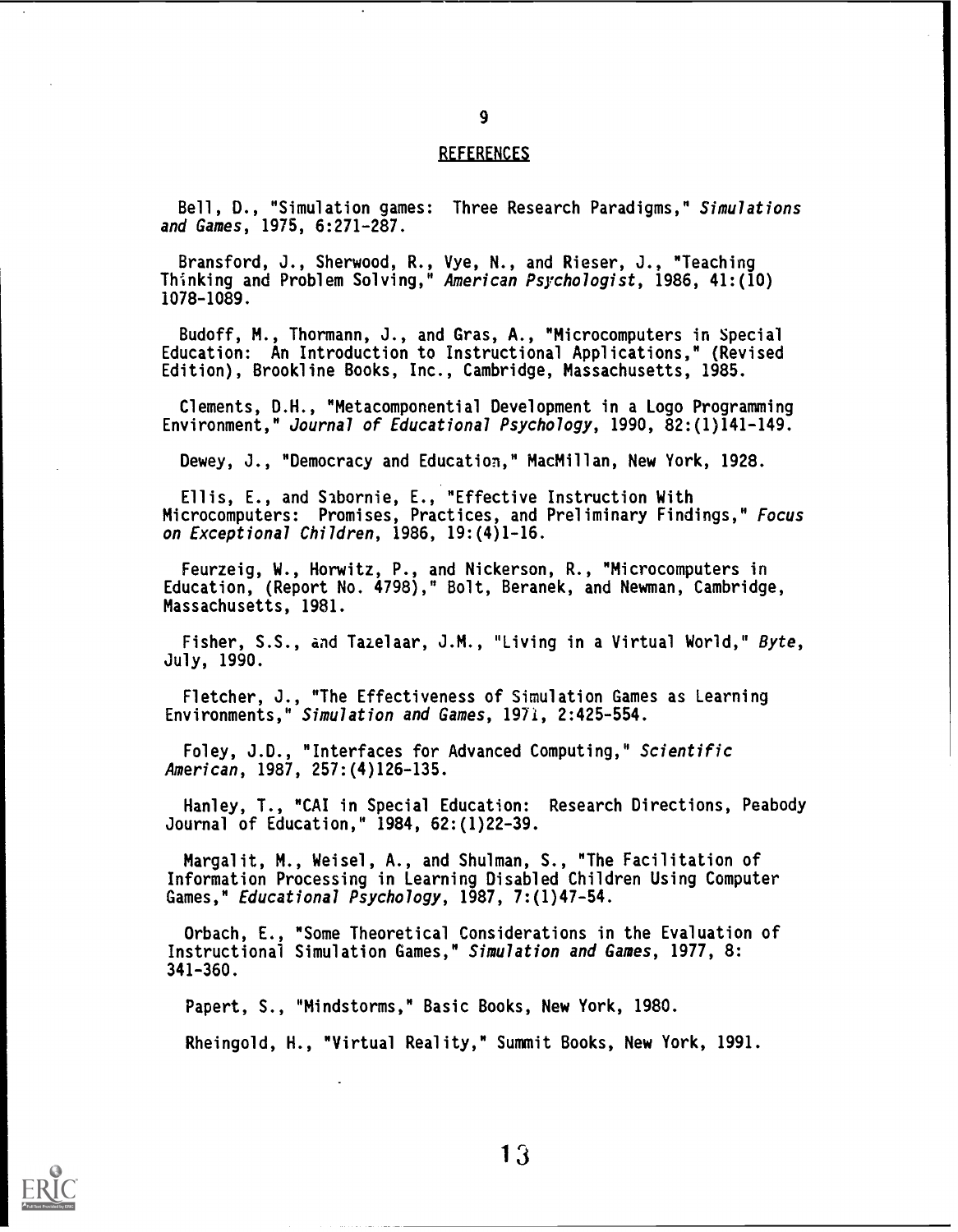Roberts, F., "An Overview of Intelligent CAI Systems," Peabody Journal of Education, 1984, 62:(1)40-52.

Woodward, J., and Carnine, D., "Antecedent Knowledge and Intelligent Computer Assisted Instruction," Journal of Learning Disabilities, 1988, 21(3):131-39.

Woodward, J., Carnine, D., and Gersten, R., "Teaching Problem Solving Through Computer Simulations," American Educational Research Journal, 1988, 25:(1)72-86.

![](_page_13_Picture_3.jpeg)

 $\cdot$